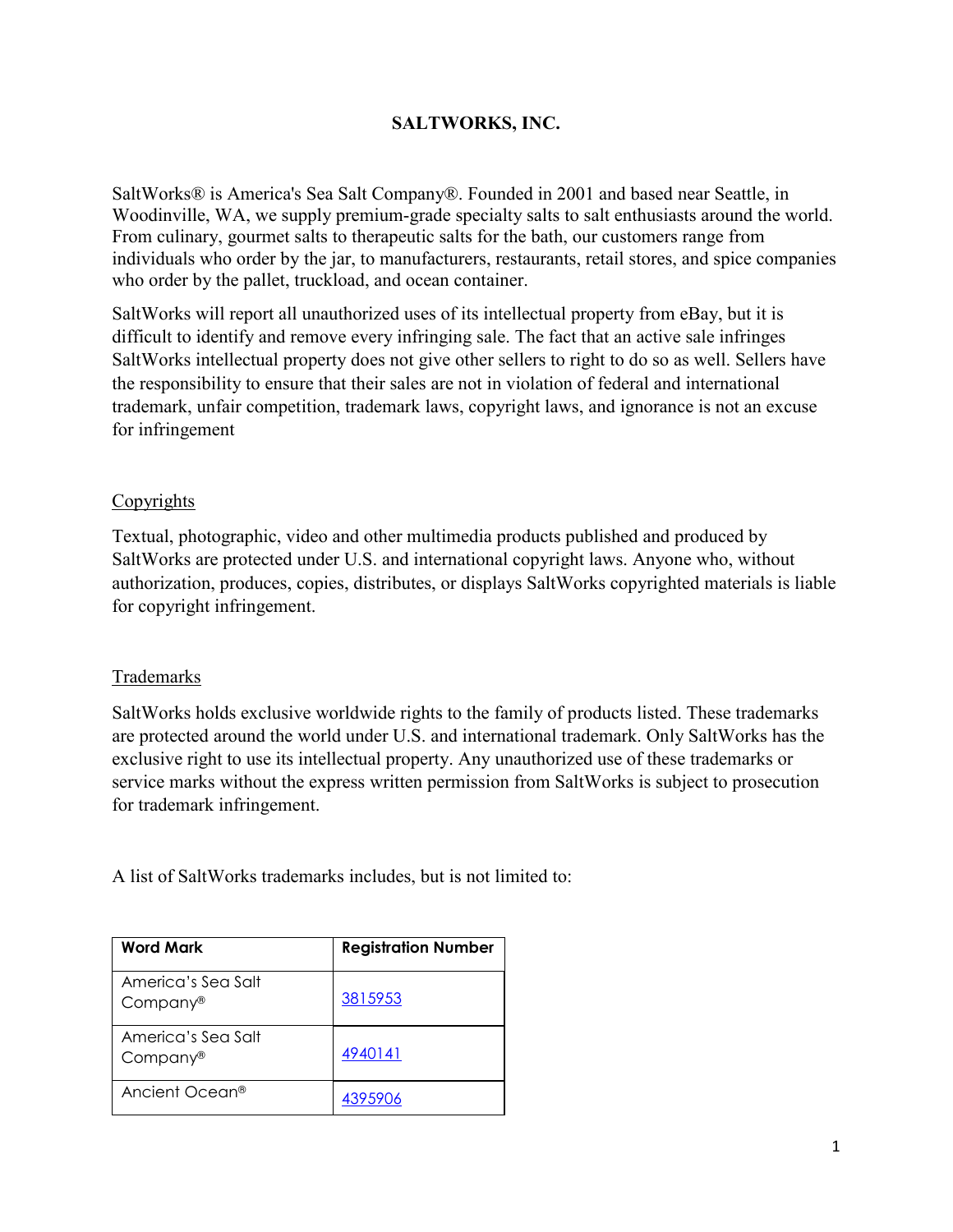| Artisan Salt <sup>®</sup>                             | 4547739        |
|-------------------------------------------------------|----------------|
| Artisan®                                              | 4547738        |
| Artisan Salt Company®                                 | 3907964        |
| Artisan Ceramic Grinder <sup>®</sup>                  | 5426529        |
| Artisan Salt Company-<br>"A" ®                        | 5327383        |
| Aussie Flakes®                                        | 5348026        |
| <b>Bokek®</b>                                         | 3852791        |
| Bolivian Rose®                                        | 5179737        |
| <b>Bonfire®</b>                                       | 4208607        |
| Durango <sup>®</sup>                                  | <u>3911131</u> |
| El Dorado®                                            | 4342187        |
| <b>Every Great Dish Deserves</b><br>the Perfect Salt® | 3840737        |
| Fumée de Sel®                                         | 4288117        |
| Fusion <sup>®</sup>                                   | 4055165        |
| Fusion <sup>®</sup>                                   | 3687893        |
| Grain of Salt <sup>®</sup>                            | 4688329        |
| Grindstone <sup>®</sup>                               | 5087792        |
| <b>Hellfire®</b>                                      | 4342190        |
| <b>Hellfire®</b>                                      | 4074048        |
| Indobold®                                             | 5657373        |
| Malabold <sup>®</sup>                                 | 5445131        |
| Masada <sup>®</sup>                                   | 4874958        |
| <b>Mediterra®</b>                                     | 4074342        |
| Optically Clean <sup>®</sup>                          | 4134532        |
| Pacific Blue®                                         | 4396275        |
| Paragon®                                              | 4342548        |
| Polar <sup>TM</sup>                                   | 8724039        |
| Pure Ocean®                                           | 3911252        |